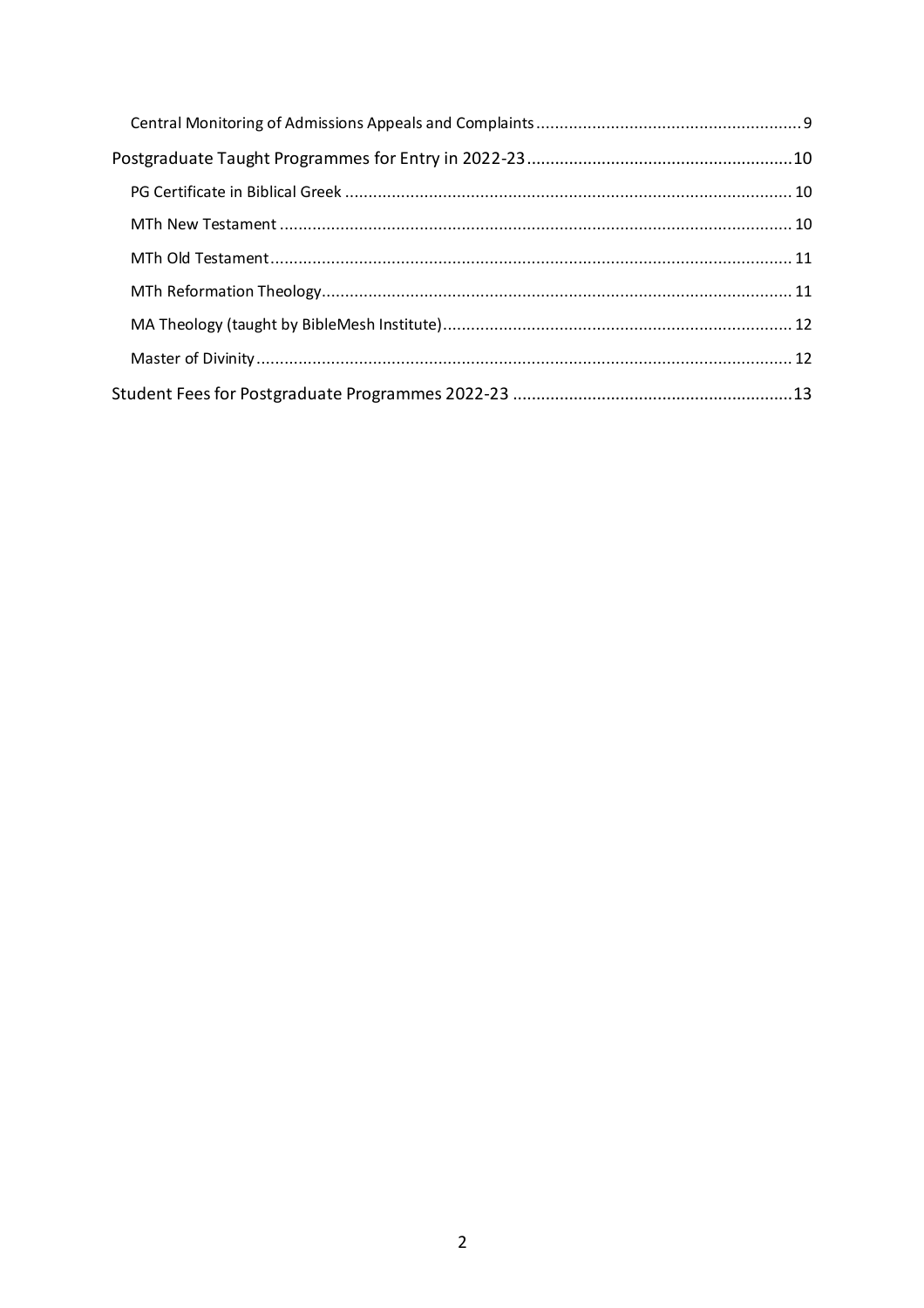#### **UNION THEOLOGICAL COLLEGE**

# <span id="page-2-0"></span>MISSION STATEMENT

Union Theological College welcomes students from all backgrounds to study Christian Theology in a community of faith and research-led scholarship to prepare them for life, work and service in both local and global contexts.

# <span id="page-2-1"></span>Guiding Principles for Admissions and Access

Union College seeks to follow clear principles in preparing and administering its Admission Policy. These principles draw on published guidance on best practice in admissions in higher education and reflect the Guiding Principles of the UK Quality Code Advice and Guidance for Admissions, Recruitment and Widening Access (2018).

- 1. Union College ensures that policies and procedures for application, selection and admission are transparent and accessible.
- 2. Union College will ensure that all applications are treated equally and processed using the same criteria.
- 3. Union College uses fair, reliable and appropriate assessment methods that enables the selection of students with the potential to complete the course successively.
- 4. Union College removes or reduces unnecessary barriers for prospective students.
- 5. Union College provides information to prospective students that supports them in making informed decisions.
- 6. Union College ensures that all staff engaged in the delivery of admissions, recruitment and widening access are appropriately trained and resourced.
- 7. Union College develops its widening access strategies and policies in line with local and national guidance.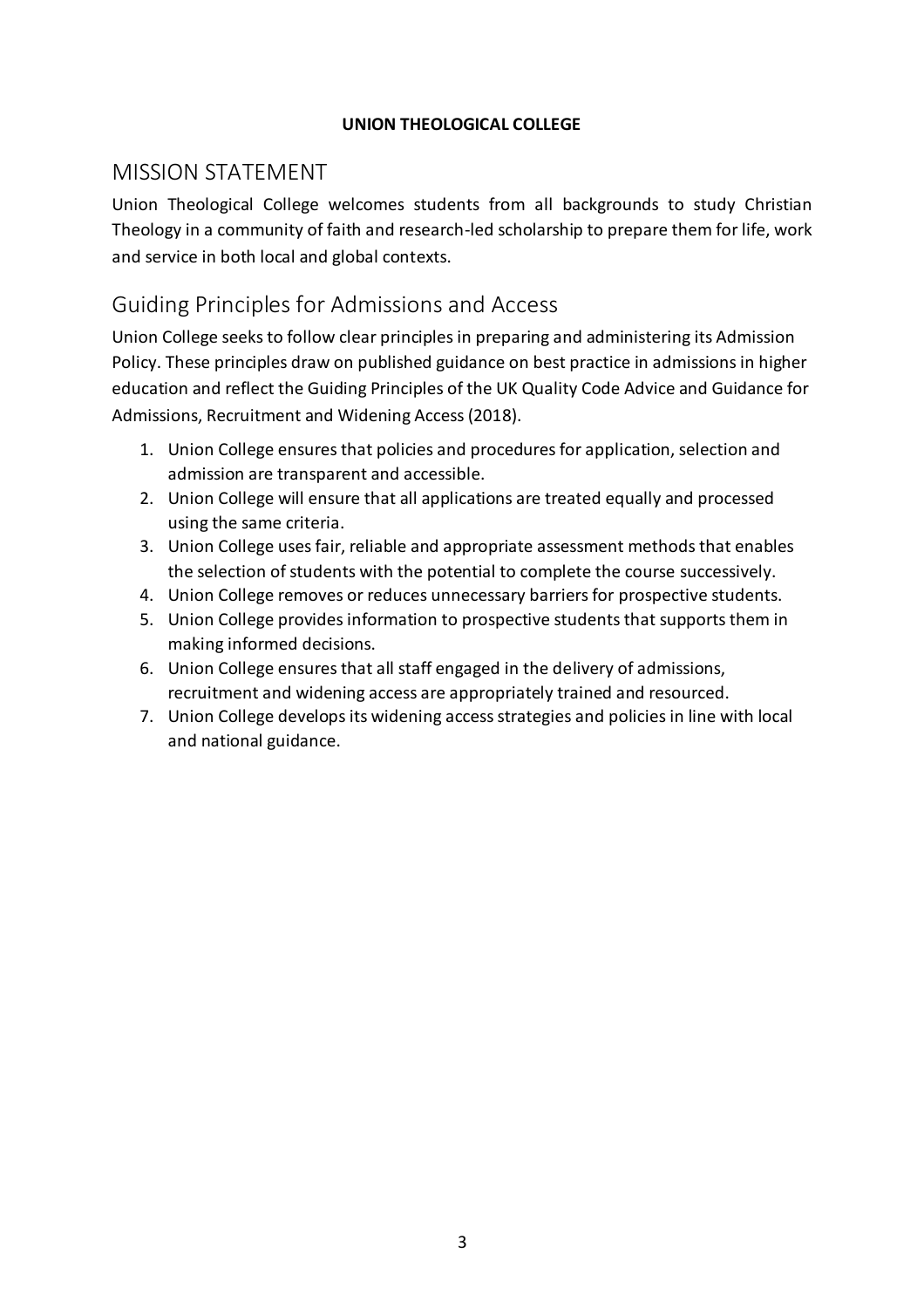# <span id="page-3-0"></span>Context, Governance and Responsibilities

1.1 Union Theological College offers postgraduate degrees awarded by the Presbyterian Theological Faculty, Ireland (PTFI). This Policy applies to the admission of students to postgraduate programmes offered by Union Theological College. It provides information on procedures and related matters together with responsibilities of those involved in the process.

1.2 It applies to entry in the academic year 2022-23 and is kept under review and updated to reflect progress in implementing the College's Teaching and Learning Strategy 2020 – 2025.

1.3 The Union College Faculty has overall responsibility for the Postgraduate Admissions Policy. A sub-committee (The Admissions Panel) appointed by the Union College Faculty and comprising the Principal and Head of Academic Administration (and the relevant Head of Department for PGR programmes only) implements admissions policies and procedures, and reviews the admissions policy and procedures at the end of each admissions cycle.

1.4 Members of the Admissions Panel are familiar with related internal and external regulations. They have the appropriate level of expertise and knowledge to carry out their duties to a high standard.

### <span id="page-3-1"></span>Pre-Application Information

2.1 Union Theological College aims to provide comprehensive, accurate and user-friendly information and advice to applicants and other stakeholders in the admissions process. This is to enable an informed choice of programme(s) to be made, appropriate to the needs, interests, academic qualifications of applicants and prospective students.

2.2 Detailed information on entrance qualifications and associated admissions procedures for individual programmes is provided. The main sources of information are the College website a[t https://www.union.ac.uk/courses](https://www.union.ac.uk/courses) and College leaflets and advertisements. In addition, all queries received through the College website contact form and other social media are dealt with on an individual basis either through up to date template replies or personal responses depending on the nature of the enquiry.

2.3 Every effort is made to ensure that the information which the College provides is accurate when it is published. Applicants are encouraged to check the College website for updated information about course content and application criteria.

2.4 Fees and charges relating to each course will be published on the College website, a copy of which can be made available on request. Applicants should be aware that all fees are subject to an annual increase as assessed to be in line with Higher Education and inflation indices.

2.5 The College Administration responds to enquiries on how to apply for PTFI programmes. The College Administration can be contacted by telephone, email or post: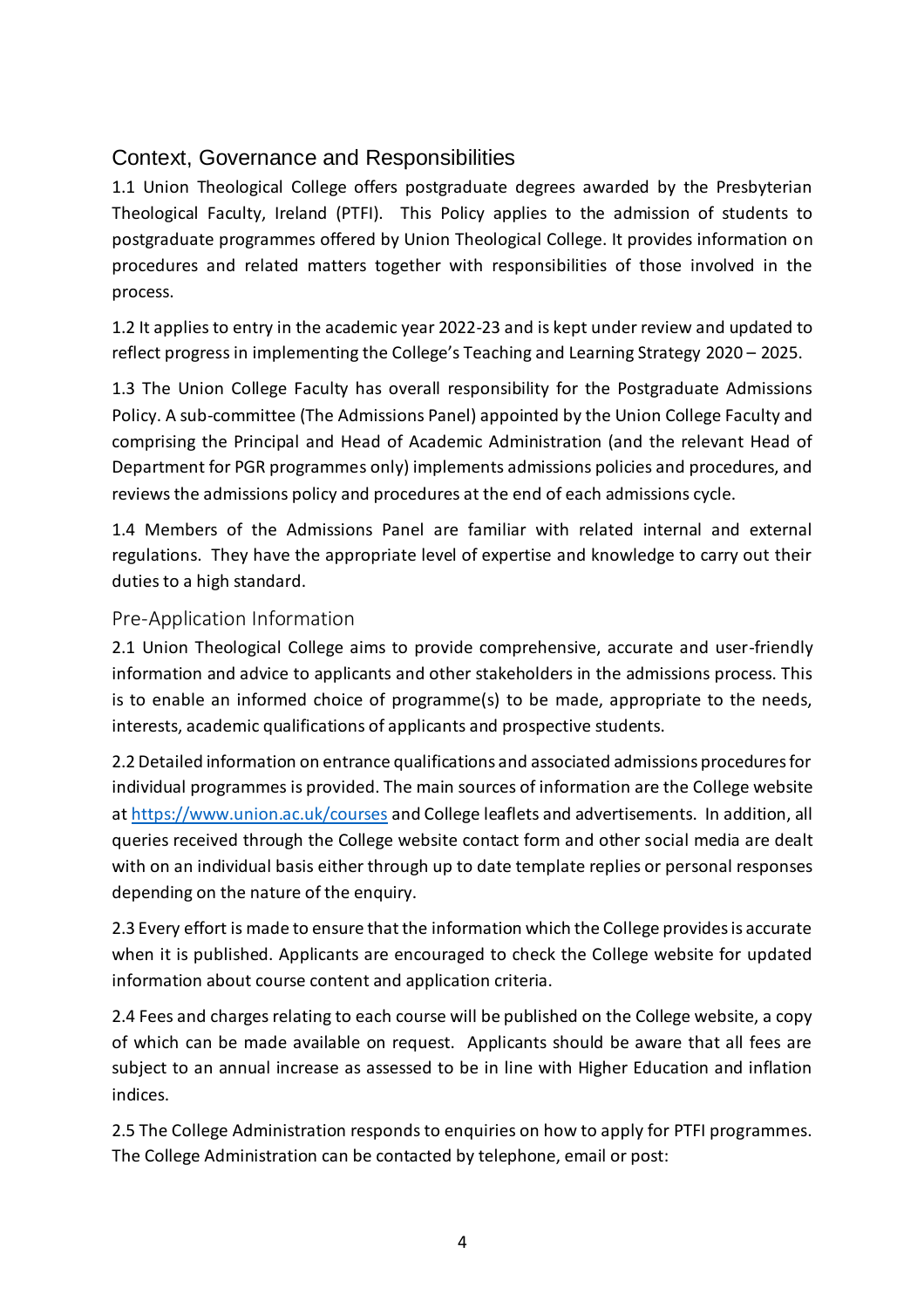Union Theological College 108 Botanic Avenue Belfast BT7 1JT Email[: admin@union.ac.uk](mailto:admin@union.ac.uk) +44(0)28 9020 5080

# <span id="page-4-0"></span>The Application Process

# <span id="page-4-1"></span>Postgraduate Taught Programmes

3.1 The application procedure for each programme can be found on the College website at [www.union.ac.uk/courses.](http://www.union.ac.uk/courses)

3.2 The academic criteria for admissions are clearly explained. English language requirements are outlined and the various ways in which competency may be demonstrated are stated. Applicants are asked to provide a curriculum vitae, a sample of academic work (guidance notes are provided), a letter of intent, two signed letters of reference, and various transcripts and necessary documents. A secure online portal is provided for the collation and uploading of this information.

3.3 At various stages in the process potential applicants are given the opportunity to contact the College to discuss the programmes or entry requirements. Students may request written clarification of their questions. In addition, telephone and videoconferencing conversations are available.

3.4 The closing date for applications is clearly stated. Students are informed promptly of the decision by the Admissions Panel.

#### <span id="page-4-2"></span>Postgraduate Research (PhD)

3.5 Information regarding the College's PhD programme can be found at [https://www.union.ac.uk/courses/18/phd-theology.](https://www.union.ac.uk/courses/18/phd-theology) Applicants are advised to contact a member of Faculty in their chosen field. Faculty interests are outlined at [https://www.union.ac.uk/support/faculty-staff/teaching-staff.](https://www.union.ac.uk/support/faculty-staff/teaching-staff) Following discussion with Faculty, applicants are required to provide an 800 – 1000 words outline of their proposed doctoral topic. Application is made through the secure portal. The academic criteria for admissions are clearly explained. English language requirements are outlined and the various ways in which competency may be demonstrated are stated. Applicants are asked to provide a curriculum vitae, a sample of academic work (guidance notes are provided), a letter of intent, two signed letters of reference, and various transcripts and necessary documents.

3.6 The decision regarding selection is made by the Admissions Panel which, for the PhD programme, will include the relevant Head of Department. Those applicants who are applying under the Union Theological College and Kirby Laing Centre (KLC) Memorandum of Agreement will be prompted to apply by KLC and the Admissions Panel will include a representative of KLC in attendance.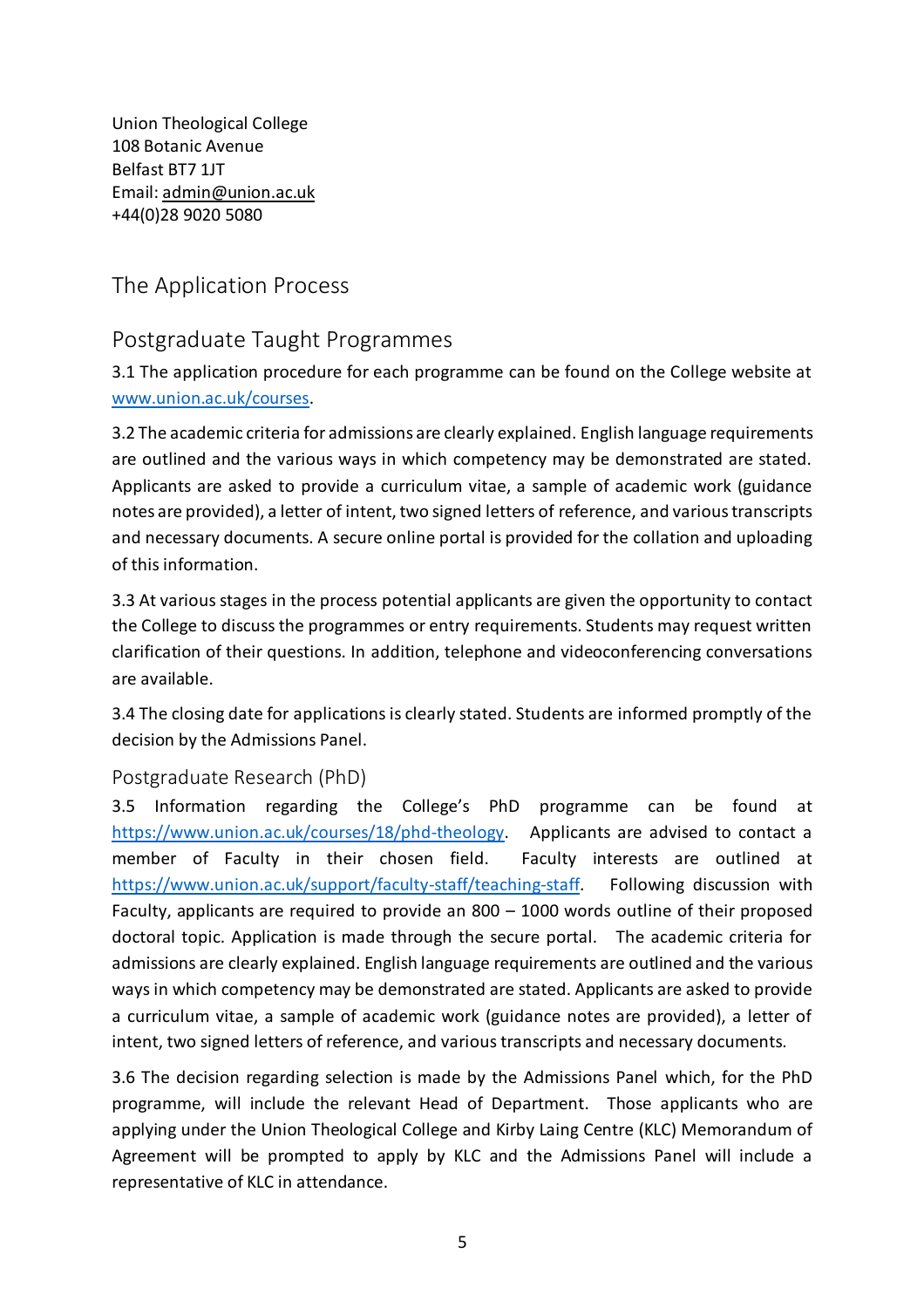3.7 For more information see the Code of Practice for Research Degree Programmes.

#### <span id="page-5-0"></span>Data Protection

3.8 Union Theological College is required by law to comply with all relevant data protection and privacy legislation. The College is committed to ensuring that all employees, registered students, agents, contractors and data processors comply with legal requirements regarding the processing and confidentiality of any personal data held by the College. Applicants have the right to access any personal data that is being kept about them, subject to a number of exemptions, either on computer or in hard copy. Any person who wishes to exercise this right should make their request in writing to the Head of Academic Administration.

3.9 All applicants for admission to courses leading to PTFI awards will be asked to confirm that they authorize the College to process their personal data supplied on the application form for the purposes of assessing their eligibility for admission.

### <span id="page-5-1"></span>Fraudulent Submissions, Statements and Omissions

3.10 Information provided for admission should be true, complete and accurate. No information requested should be omitted. If any information is inaccurate, has been omitted or if a transcript is not provided when required, the College reserves the right to cancel the application and the applicant shall have no claim against the College in relation to this.

3.11 Offers of a place are based on the information provided by the applicant and are made in good faith by the College. The College is not prepared to admit applicants who provide false statements/certificates/transcripts or other supporting documentation, who omit relevant information or submit work which is not deemed by the College to be unique to the applicant. Such applications are likely to lead to withdrawal of an offer of a place or the student may be required to withdraw from the College, if registered. The applicant shall have no claim against the College in relation to this.

### <span id="page-5-2"></span>Recognition of Prior Learning

3.12 The PTFI invites applications to its degree programmes from all prospective students who possess the knowledge, ability and experience required to benefit from them. The College operates a Recognition of Prior Learning scheme which encompasses Recognition of Prior Certified Learning (RPCL) and Recognition of Prior Experiential Learning (RPEL). The College's RPL Policy is available at [Recognition-of-Prior-Learning-2021-22-Updated.pdf](https://www.union.ac.uk/cmsfiles/Policies/Recognition-of-Prior-Learning-2021-22-Updated.pdf)  [\(union.ac.uk\)](https://www.union.ac.uk/cmsfiles/Policies/Recognition-of-Prior-Learning-2021-22-Updated.pdf)

# <span id="page-5-3"></span>Selection and Communication of Decisions

<span id="page-5-4"></span>Selection Procedures

4.1 Admissions decisions with respect to PGT are made by the Admissions Panel and reported to the Faculty. Decisions are made on the basis of the criteria for the individual course of study which may include: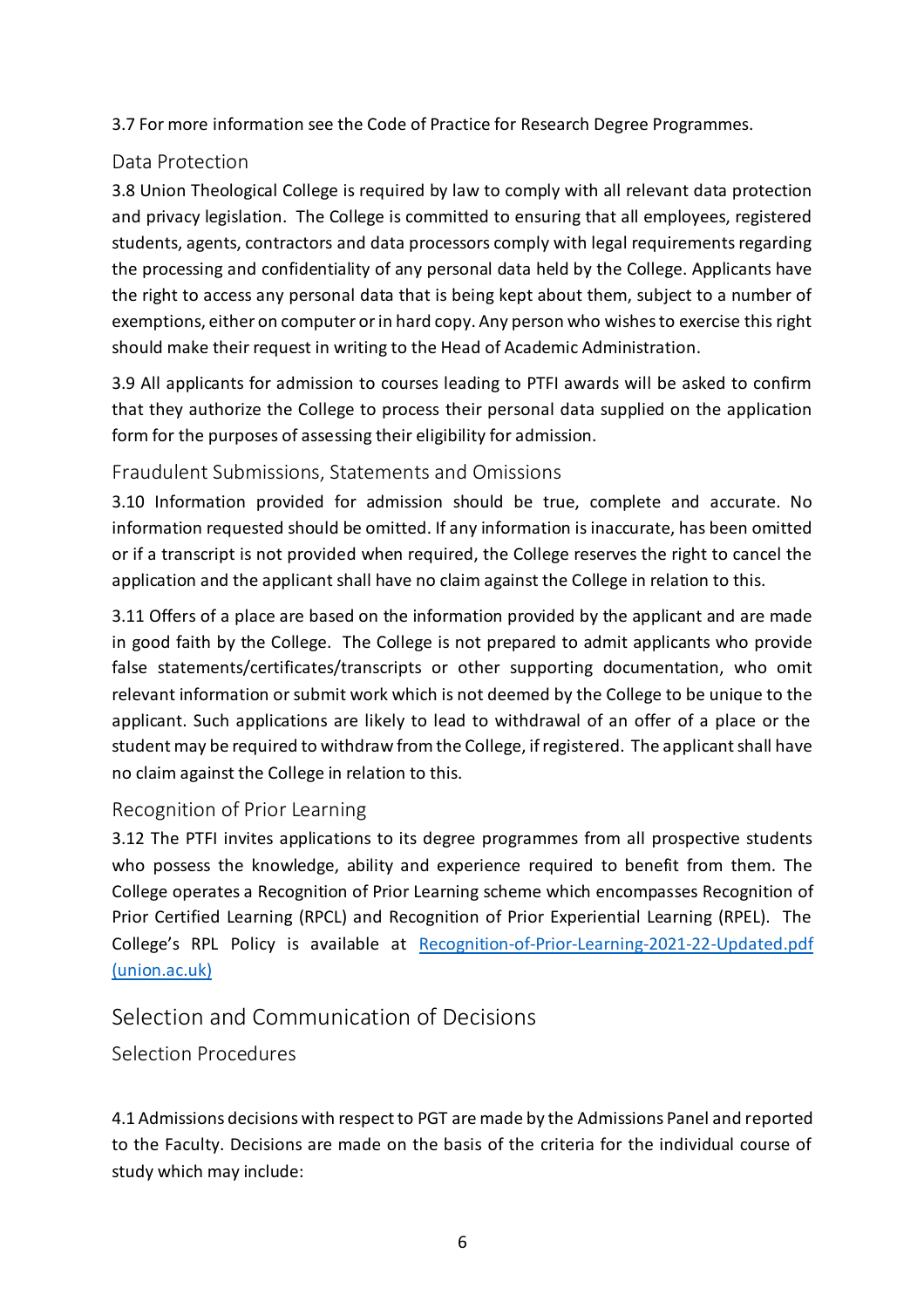- The applicant's academic qualifications
- Interviews, admissions tests, written work, portfolio submission or relevant personal experience.
- Evidence of an acceptable level of proficiency in the use of the English Language is required from applicants for whom English is not their first language.

4.2 The Admissions Panel aims to make each decision within 15 working days of receipt of a complete application. An application is deemed to be complete when sufficient information has been received in order to make each decision, and an application fee has been paid.

4.3 The Admissions Panel, through the College Administration, is responsible for conveying official decisions to the applicant.

4.4 Where an offer is made to an applicant, all communications will indicate that the offer is an offer of admission for a place and not an offer of financial assistance.

### <span id="page-6-0"></span>Applicants with a Disability or Long-Term Condition

4.5 The College is committed to ensuring equal opportunities for all its students and welcomes applications from people with disabilities and long-term conditions. An individual's disability or long-term condition will have no bearing on the admissions decision.

### <span id="page-6-1"></span>Applicants with Criminal Convictions

4.6 In line with the Rehabilitation of Offenders (Northern Ireland) Order 1978, Union Theological College will only ask about convictions which are defined as 'unspent' within the terms of that Order. A criminal record does not mean refusal to study on a programme. Applicants with a criminal record are encouraged to notify the Admissions Panel and, once the background check has been received, a meeting may be required between the prospective student and a member of staff. Union Theological College undertakes to ensure an open, measured and recorded discussion on the subject of any offences or other matters that might be considered relevant in relation to their participation in a programme. Failure to reveal information that is directly relevant could lead to a student being subject to the Student Disciplinary Process.

### <span id="page-6-2"></span>Post-Decision Procedures

### <span id="page-6-3"></span>Significant Changes to Programmes

5.1 Significant changes to any of the College's programmes including re-structuring or discontinuation will be communicated to relevant applicants by the College. This will be done at the earliest opportunity.

#### <span id="page-6-4"></span>Deferral Requests

5.2 Applications for deferred entry will be considered but not automatically granted. This is because either a course may not be offered in a subsequent year, or in the case of research, the research project and/or intended supervisor may not be available in a subsequent year. Requests will be considered on an individual basis.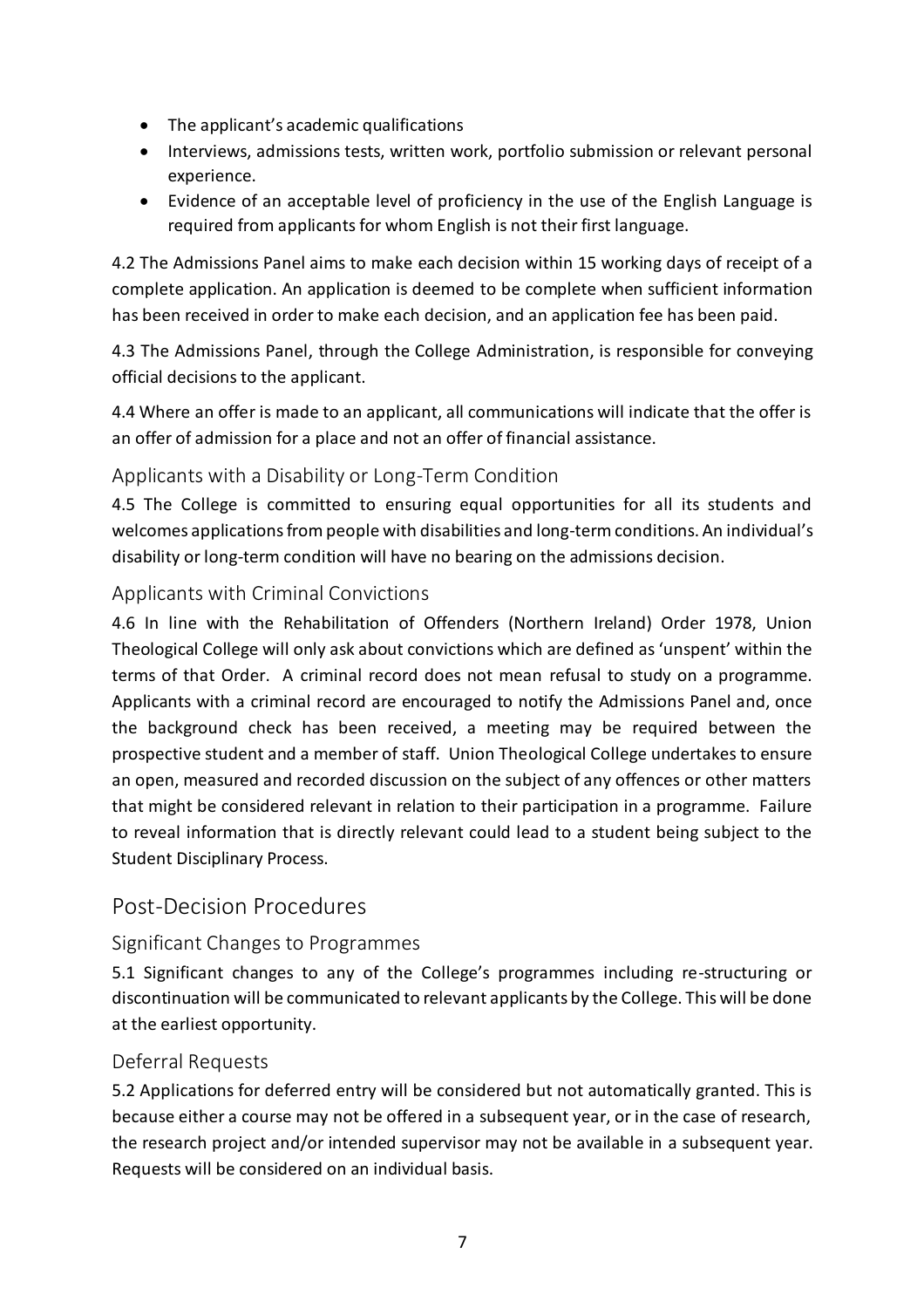### <span id="page-7-0"></span>Applicants with Mitigating Circumstances

5.3 The College is not best placed to fairly and consistently take account of any mitigating circumstances affecting an applicant's performance in pre-entry qualifications. Examples of mitigating circumstances include personal or family illness. The College expects applicants to have taken appropriate action either via their Higher Education Provider or the relevant examination body to ensure that such circumstances have been taken into account prior to the publication of results or following an appeal.

#### <span id="page-7-1"></span>Feedback

5.4 The College will provide feedback to unsuccessful applicants on request. The request for feedback should be made within six weeks of the decision by the College by letter or email. The College will aim to respond to requests for feedback within ten working days of receipt of the request.

#### <span id="page-7-2"></span>Appeals and Complaints

5.5 The College aims to consider all applicants fairly and in line with the principles outlined in this policy. However, it is recognized that there may be occasions where applicants wish to request an appeal (review of the admissions decision) or make a complaint about the handling of their application or enquiry.

#### <span id="page-7-3"></span>First Stage: informal resolution

5.6 Enquiries about admissions decisions should normally be made in writing to the Admissions Secretary by the applicant in question. A written response will be made to every written enquiry normally within ten working days and this written response will mark the completion of the informal stage.

#### <span id="page-7-4"></span>Second Stage: Formal Letter to the Operations Manager

5.7 An applicant who is dissatisfied with the written explanation should put his/her concerns in writing to the Operations Manager within ten working days of the date of the College's written response to the informal request. The letter should set out the grounds for dissatisfaction with the response and include any previous correspondence.

The Operations Manager shall undertake such further enquiries as deemed necessary before providing a written response normally within 15 working days of receipt of the complaint.

#### <span id="page-7-5"></span>Third Stage: Appeal

5.8 Any applicant still dissatisfied after the second stage may appeal to the Management Committee within 10 working days of receiving the Operation Manager's decision. A Review Panel shall then be convened to meet normally within 15 working days of receipt of the appeal letter. However, there is no appeal against an admissions decision which, in the judgment of the Management Committee, results from the correct and impartial application of written criteria and in these cases the application to appeal will be refused.

5.9 Where a review panel is deemed necessary, the Panel shall normally include the Faculty and Student representatives on the Management Committee. Panel members shall not have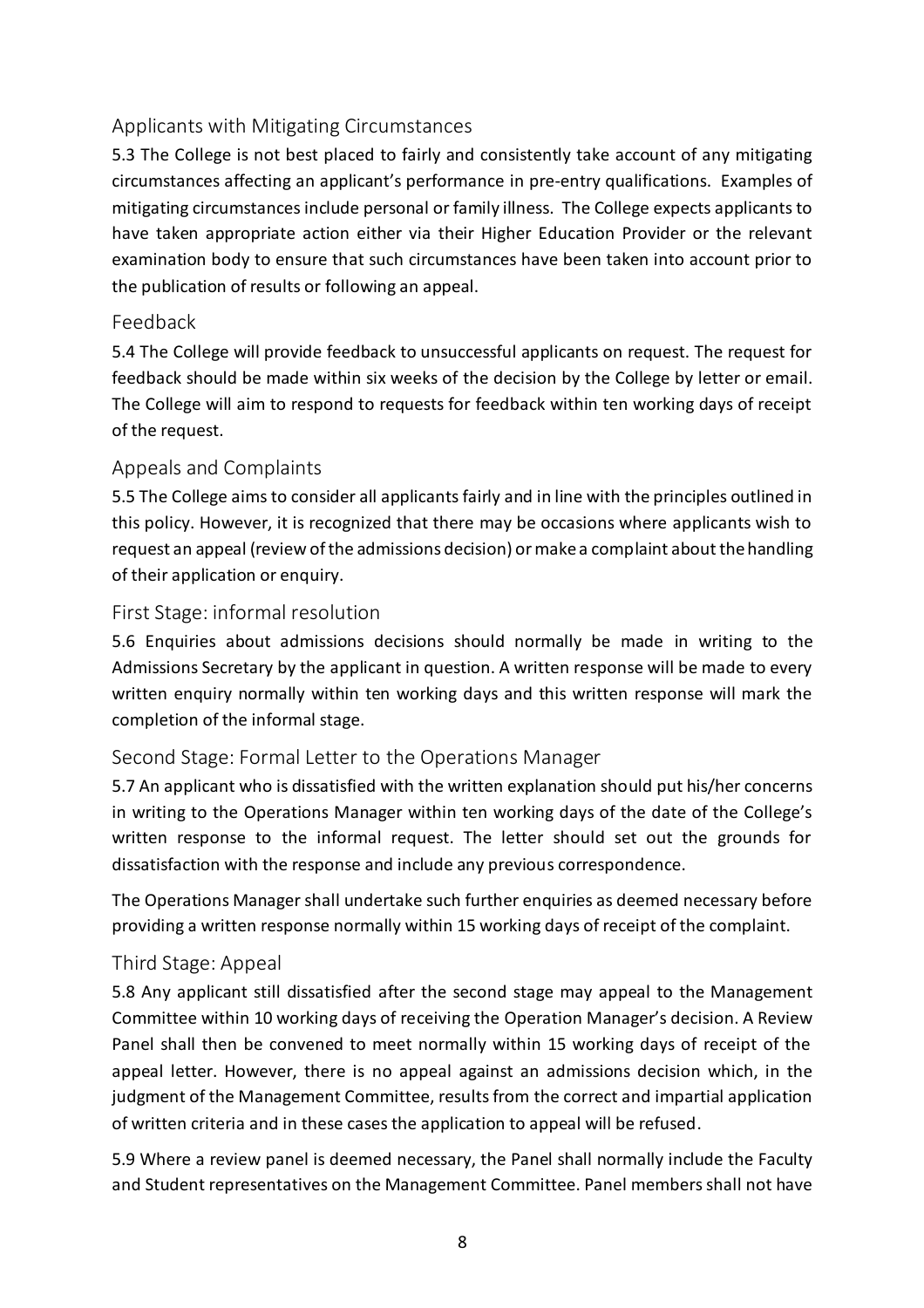had any previous involvement in the case. The appellant shall have the right to appear before the Panel accompanied by a friend. No legal representation shall be permitted at any stage during the procedure.

5.10 The Panel may seek written evidence from any witness or person who in the Panel's judgment may have relevant information to contribute. However, neither the appellant nor any witness shall be required to appear in front of the Panel if they do not wish to appear.

5.11 The Panel's findings and recommendations shall be communicated to the appellant within 10 working days of the Panel's meeting. All parties to a complaint are expected to maintain strict confidentiality both during and after any enquiry/appeal/complaint.

#### <span id="page-8-0"></span>Deadlines

5.12 The deadlines set out in this procedure relate to investigations carried out in semestertime only and may not prove possible to meet at particularly busy periods for Admissions (e.g., August- September or November, December) or when key staff are on leave or indisposed. The College will at all times strive to respond to enquiries as quickly as circumstances allow and applicants will be advised of the reasons for any delay.

### <span id="page-8-1"></span>Confidentiality and Enquiries from Third Parties

5.13 All parties are expected to maintain strict confidentiality, both during and after any appeal and/or complaint. These should normally be made by the applicant in question.

When an admissions decision is queried by a third party, the College may supply a generalized answer on admissions policy but is precluded from discussing individual cases by the terms of the Data Protection Act. However, complaints and/or appeals will be accepted if the applicant confirms in writing that the third party is acting on their behalf and the applicant wishes the complaint and/or appeal to be investigated.

### <span id="page-8-2"></span>Central Monitoring of Admissions Appeals and Complaints

5.14 The College regards appeals and complaints, if substantiated, as opportunities to put things right for the applicant and to learn lessons which might ultimately lead to improved standards. Accordingly, the College Administration will prepare a summary report of admissions appeals and complaints, preserving anonymity, for Faculty each year.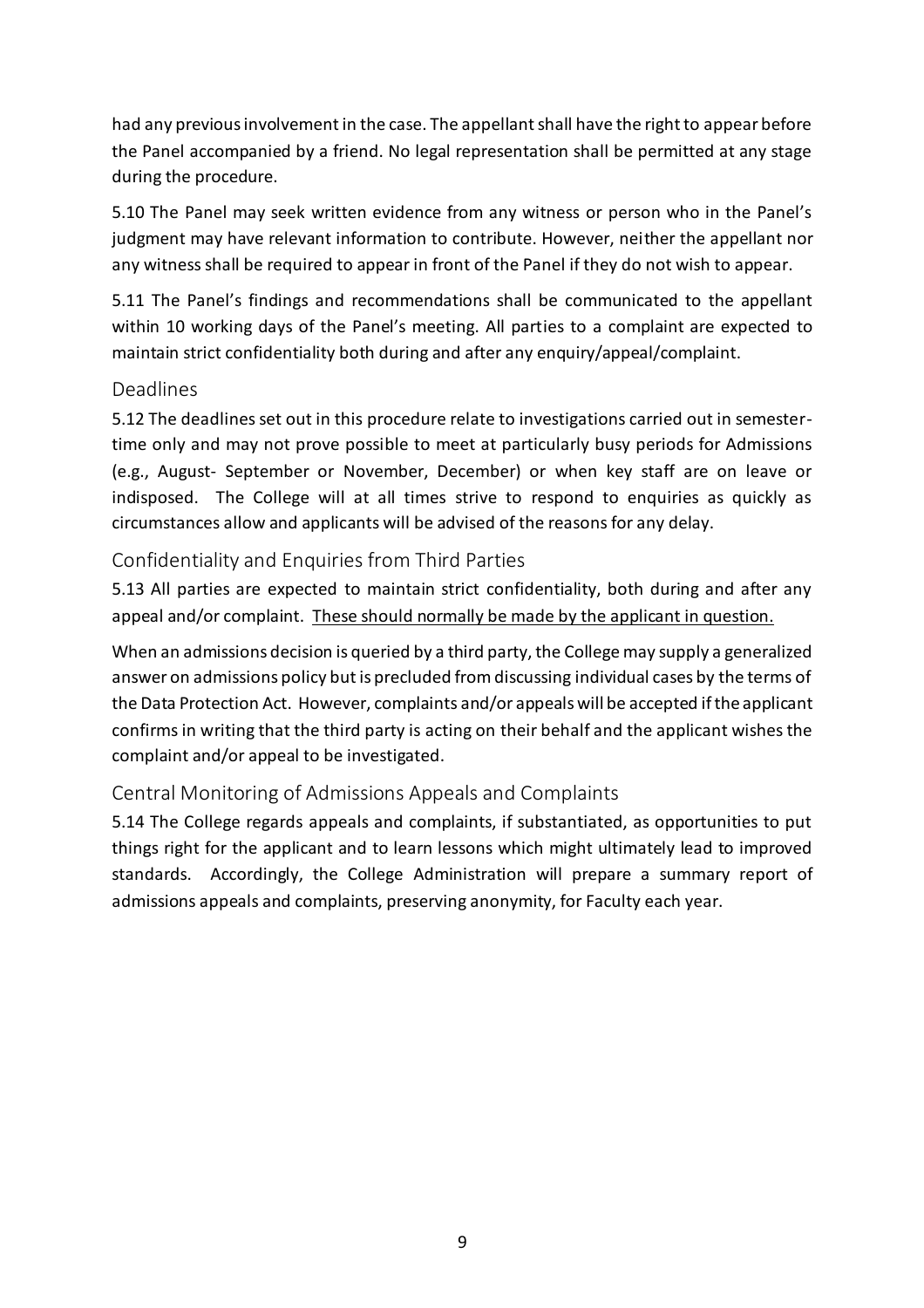#### Appendix 1

## <span id="page-9-0"></span>Postgraduate Taught Programmes for Entry in 2022-23

### <span id="page-9-1"></span>PG Certificate in Biblical Greek

Online Programme – full-time and part-time

Two entry points: 5 September 2022; 3 January 2023

*Note that students must complete a brief online introductory course before starting the first module.*

Admissions Requirements:

Typically, a 2.1 honours degree or above or equivalent qualification.

Note: For overseas students a 2.1 honours degree is normally equivalent to a Cumulative Grade Point Average of 3.3 or higher from an accredited institution.

Application Deadlines:

For September start – 22 August 2022

For January start – 12 December 2022

#### <span id="page-9-2"></span>MTh New Testament

Online Programme – full-time and part-time

Two entry points: 19 September 2022, 16 January 2023

#### Admissions Requirements

Typically, admission requires a 2.1 honours degree or above or equivalent qualification acceptable to PTFI, where Theology and/or Divinity is the main subject area OR where it is one of the joint subjects in an honours degree. In the case of the latter, the modules in Theology and/or Divinity must be of 2.1 level or above, OR a 2.1 honours degree or equivalent qualification acceptable to PTFI in a subject other than Theology/Divinity, and a Graduate Diploma in Theology with normally at least 5 out of the 6 modules with a mark of 60% or above

Notes: For overseas students, a 2.1 honours degree is normally equivalent to a Cumulative Grade Point Average of 3.3 or higher from an accredited institution. Applicants should normally have completed at least one full year of academic study of Koine Greek at the undergraduate level for entry into the MTh. An entrant in possession of PTFI's PG Certificate in Biblical Greek may be integrated into the MTh in NT and exempted some components of the programme by equivalence.

Application Deadlines:

For September start – 5 September 2022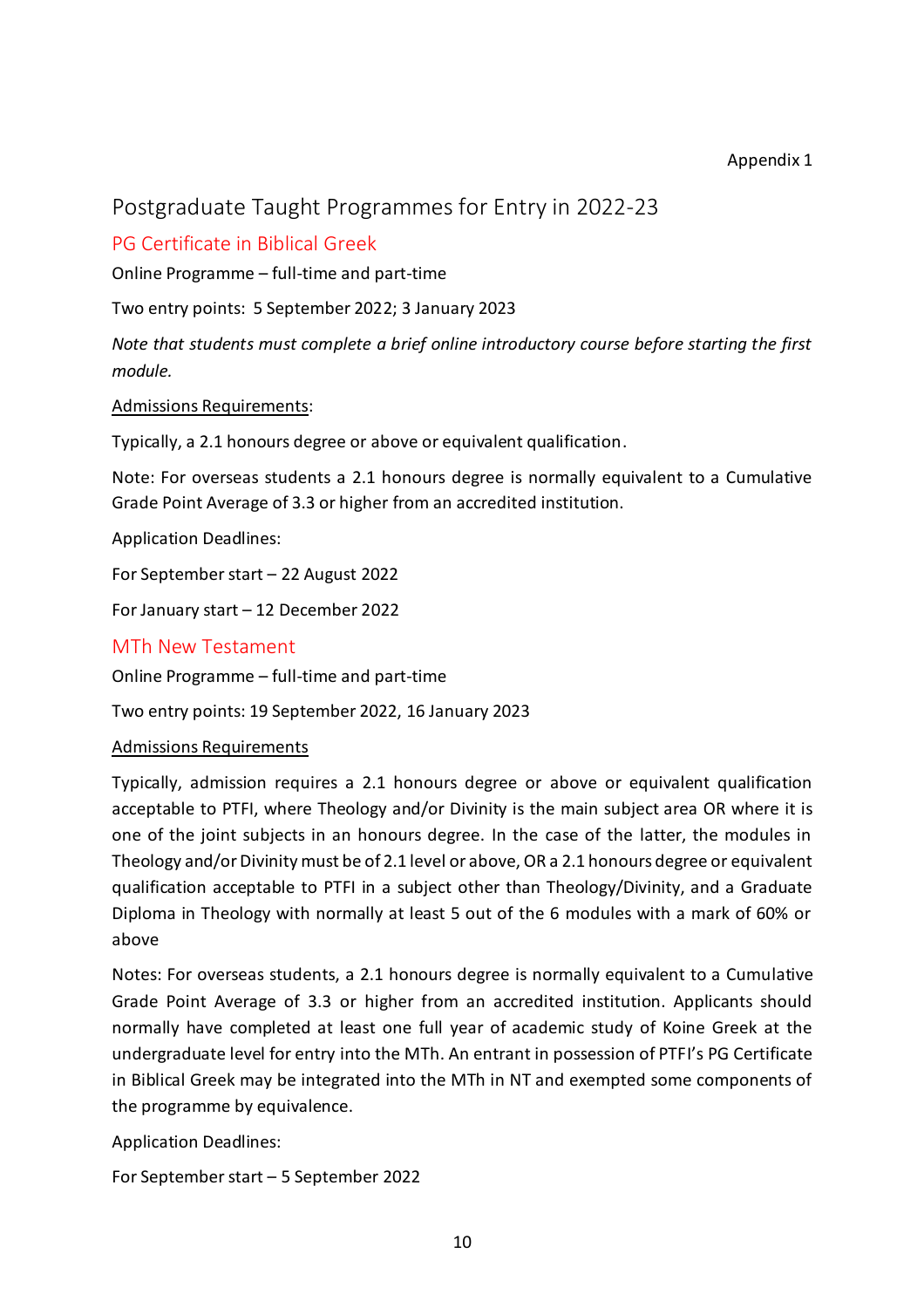#### For January start – 3 January 2023

#### <span id="page-10-0"></span>MTh Old Testament

Online Programme – part-time

Two entry points: 19 September 2022, 16 January 2023

#### Admissions Requirements

Typically, admission requires a 2.1 honours degree or above or equivalent qualification acceptable to PTFI, where Theology and/or Divinity is the main subject area OR where it is one of the joint subjects in an honours degree. In the case of the latter, the modules in Theology and/or Divinity must be of 2.1 level or above, OR a 2.1 honours degree or equivalent qualification acceptable to PTFI in a subject other than Theology/Divinity, and a Graduate Diploma in Theology with normally at least 5 out of the 6 modules with a mark of 60% or above

Notes: For overseas students, a 2.1 honours degree is normally equivalent to a Cumulative Grade Point Average of 3.3 or higher from an accredited institution. Applicants should normally have completed at least one full year of academic study of Biblical Hebrew at the undergraduate level for entry into the MTh.

Application Deadlines:

For September start – 5 September 2022

For January start – 3 January 2023

#### <span id="page-10-1"></span>MTh Reformation Theology

Online Programme – full-time and part-time

Two entry points: 19 September 2022, 16 January 2023

#### Admissions Requirements

Typically, a 2.1 honours degree or above or equivalent qualification acceptable to PTFI where Theology and/or Divinity is the main subject area OR where it is one of the joint subjects in an honours degree. In the case of the latter, the modules in Theology and/or Divinity must be of 2.1 level or above, OR a 2.1 honours degree or equivalent qualification acceptable to PTFI in a subject other than Theology/Divinity, and a Graduate Diploma in Theology with normally at least 5 out of the 6 modules with a mark of 60% or above.

Note: For overseas students, a 2.1 honours degree is normally equivalent to a Cumulative Grade Point Average of 3.3 or higher from an accredited institution.

Application Deadlines:

For September start – 5 September 2022

For January start – 3 January 2023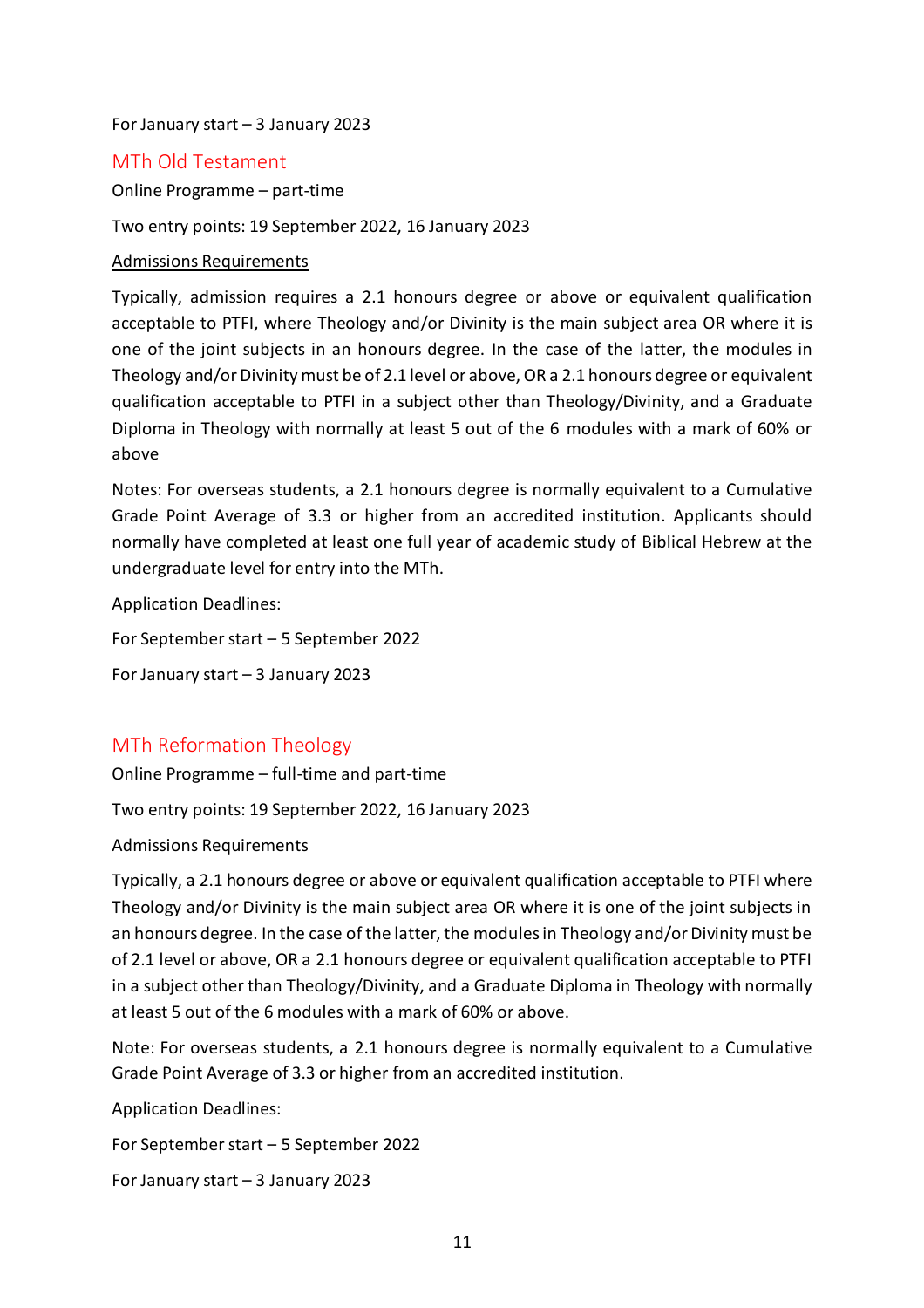### <span id="page-11-0"></span>MA Theology (taught by BibleMesh Institute)

Online Programme – part-time only.

Two entry points: 19 September 2022, 16 January 2023

#### Admissions Requirements

Typically, at least a low 2.1 honours degree or above or equivalent qualification acceptable to PTFI.

Note: For overseas students, a 2.1 honours degree is normally equivalent to a Cumulative Grade Point Average of 3.3 or higher from an accredited institution.

Application Deadlines:

For September start – 5 September 2022

For January start – 3 January 2023

#### <span id="page-11-1"></span>Master of Divinity

Residential Programme. Taught on a part-time basis on one day each week (Monday).

Entry on 19 September 2022. Deadline for application: 5 September 2022.

Admissions Requirements

Typically, a 2.1 honours degree or above, or equivalent qualification.

Note: For overseas students, a 2.1 honours degree is normally equivalent to a Cumulative Grade Point Average of 3.3 or higher from an accredited institution.